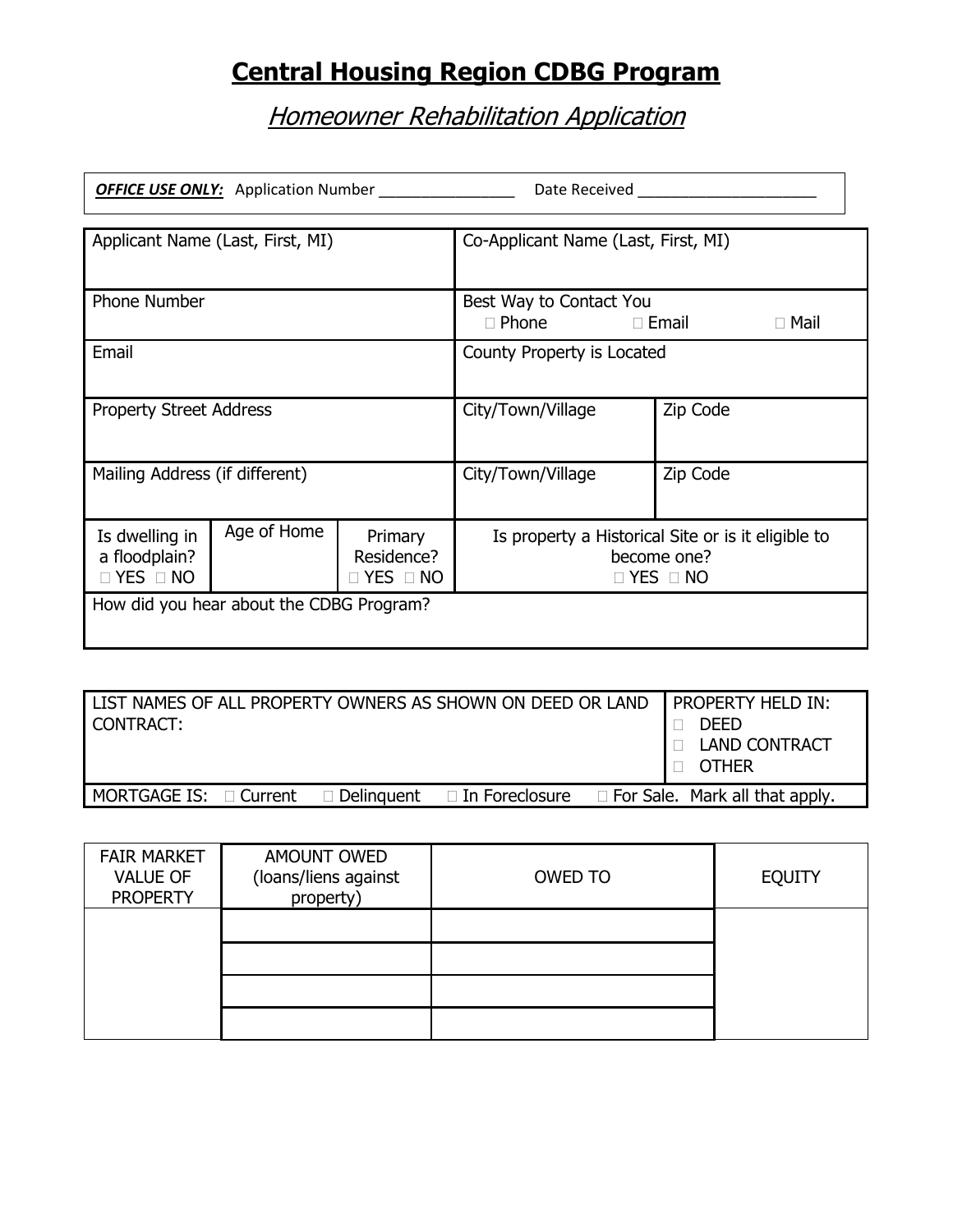| <b>CHECK/CIRCLE DATA WHICH APPLIES</b>                                                                                                                                                                                                                                                                                                                   |                                                                                |                                                                       |  |  |
|----------------------------------------------------------------------------------------------------------------------------------------------------------------------------------------------------------------------------------------------------------------------------------------------------------------------------------------------------------|--------------------------------------------------------------------------------|-----------------------------------------------------------------------|--|--|
| <b>Race/Ethnicity of Head of Household</b><br>(optional)                                                                                                                                                                                                                                                                                                 | Size of<br><b>Household</b><br>(required)                                      | <b>Head of</b><br><b>Household</b><br>(optional)                      |  |  |
| White/Caucasian<br>Black/African American<br>Asian<br>American Indian/Alaskan Native<br>Native Hawaiian/Other Pacific Islander<br>American Indian/Alaskan Native & White<br>Asian & White/Caucasian<br>Black/African American & White<br>American Indian/Alaskan Native & Black/African American<br>Balance/Other<br>Hispanic<br>Do not wish to disclose | Person(s)<br>(Who live in the<br>home at least 6<br>months out of the<br>year) | Female<br>Elderly $(>62)$<br>Person with<br>disability or<br>handicap |  |  |

\_\_\_\_\_\_\_\_\_\_\_\_\_\_\_\_\_\_\_\_\_\_\_\_\_\_\_\_\_\_\_\_\_\_\_\_\_\_\_\_\_\_\_\_\_\_\_\_\_\_\_\_\_\_\_\_\_\_\_\_\_\_\_\_\_\_\_\_\_\_\_\_\_\_\_\_\_

 $\_$  , and the set of the set of the set of the set of the set of the set of the set of the set of the set of the set of the set of the set of the set of the set of the set of the set of the set of the set of the set of th

\_\_\_\_\_\_\_\_\_\_\_\_\_\_\_\_\_\_\_\_\_\_\_\_\_\_\_\_\_\_\_\_\_\_\_\_\_\_\_\_\_\_\_\_\_\_\_\_\_\_\_\_\_\_\_\_\_\_\_\_\_\_\_\_\_\_\_\_\_\_\_\_\_\_\_\_\_

#### **HOUSEHOLD INFORMATION**

List all people who live in the home at least 50% of the time (including children)

| <b>Name</b> | <b>Birthdate</b> | <b>Disabled?</b>     | <b>Full-Time</b><br><b>Student?</b> | <b>Relationship to</b><br>You |
|-------------|------------------|----------------------|-------------------------------------|-------------------------------|
|             |                  | YES D NO<br>П        | $\Box$ YES $\Box$ NO                | Self                          |
|             |                  | $\Box$ YES $\Box$ NO | $\Box$ YES $\Box$ NO                |                               |
|             |                  | $\Box$ YES $\Box$ NO | $\Box$ YES $\Box$ NO                |                               |
|             |                  | $\Box$ YES $\Box$ NO | $\Box$ YES $\Box$ NO                |                               |
|             |                  | $\Box$ YES $\Box$ NO | $\Box$ YES $\Box$ NO                |                               |
|             |                  | □ YES □ NO           | $\Box$ YES $\Box$ NO                |                               |
|             |                  | YES D NO<br>П        | $\Box$ YES $\Box$ NO                |                               |
|             |                  | YES <sup>I</sup> NO  | $\Box$ YES $\Box$ NO                |                               |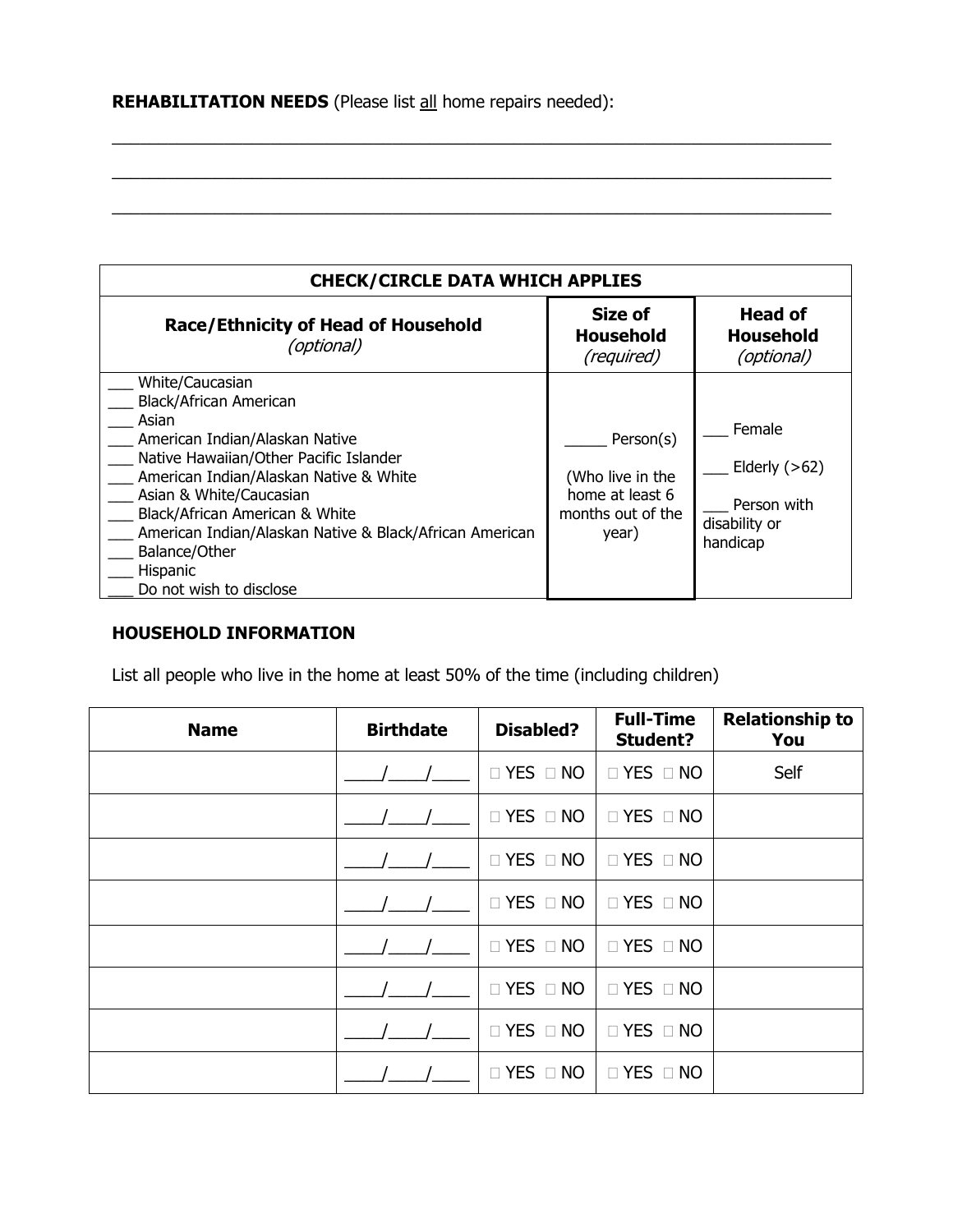## **HOMEOWNER'S INSURANCE INFORMATION**

Name of Insurance Company:

Address of Insurance Company:

| <b>Expiration Date:</b> |  |  |
|-------------------------|--|--|

\_\_\_\_\_\_\_\_\_\_\_\_\_\_\_\_\_\_\_\_\_\_\_\_\_\_\_\_\_\_\_\_\_\_\_\_\_\_\_\_\_\_\_\_\_\_\_\_\_\_\_\_\_\_\_\_\_\_\_\_\_\_\_\_\_\_\_\_\_\_

## **INCOME & ASSET INFORMATION**

When sending in your application, please include the following supporting documents:

- $\Box$  Copy of most recent property tax bill. An appraisal will be accepted if done within the last 6 months
- $\Box$  Copy of your Homeowner's Insurance declarations page(s)
- $\Box$  Copy of your most recent mortgage statement showing your current principal balance and showing you are current on your mortgage payments
- $\Box$  Each working household member's most recent Federal Income Tax Form (NOT W-2's). If you are self-employed, make sure to include 3 years and all schedules
- $\Box$  Any additional documentation, listed on next page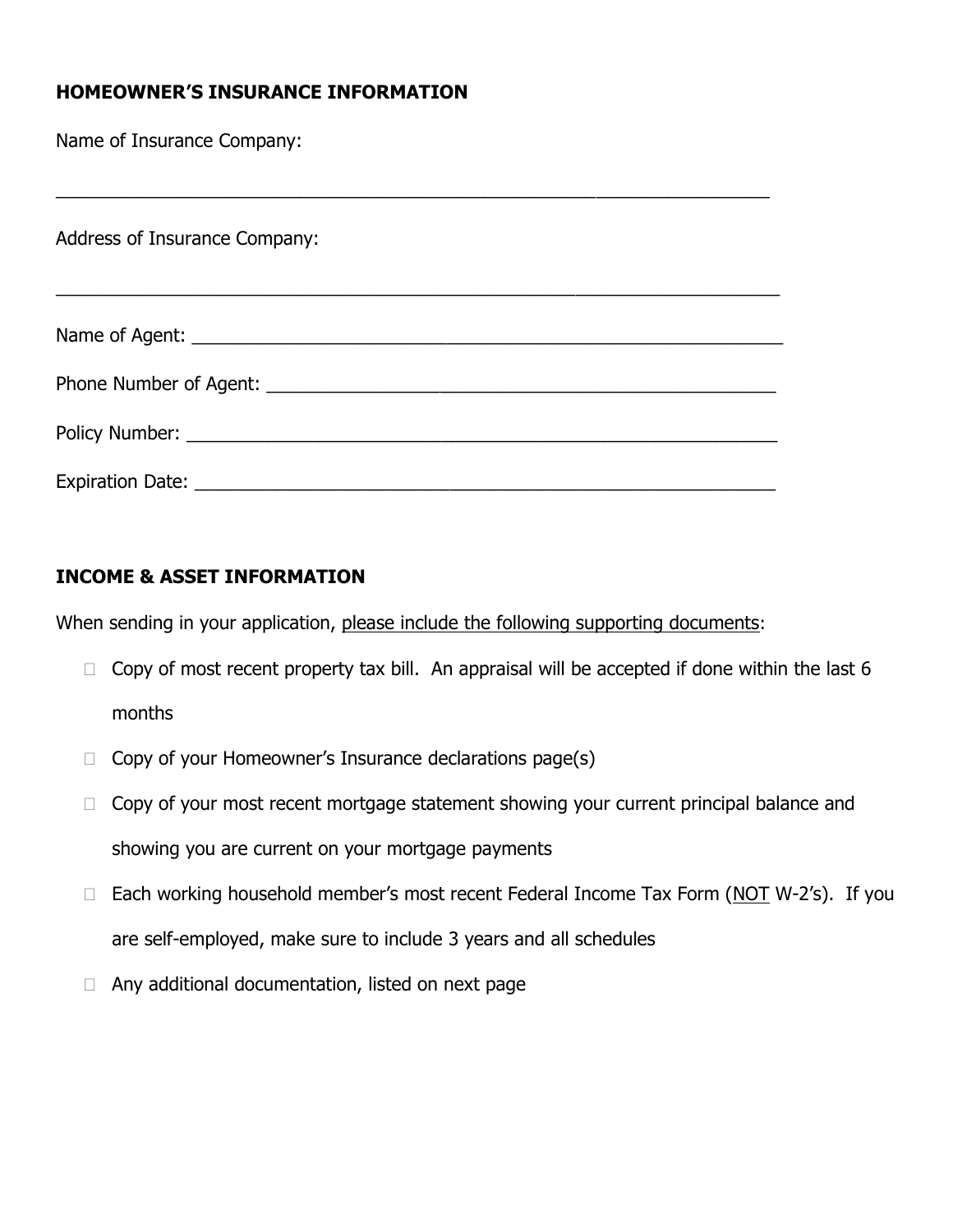#### PLEASE ANSWER THE FOLLOWING QUESTIONNAIRES COMPLETELY. FAILURE TO DO SO WILL RESULT IN DELAY OF APPLICATION PROCESSING. **All adult members (18 years and older) living in the household must have their income documented below.**

| <b>Income Source</b>                                  | <b>Whom It Pertains</b><br>To | <b>Documentation</b><br><b>Needed</b>                                                                                             | <b>Does Not</b><br><b>Apply</b> |
|-------------------------------------------------------|-------------------------------|-----------------------------------------------------------------------------------------------------------------------------------|---------------------------------|
|                                                       |                               | □ Most recent Federal<br><b>Income Tax Form</b><br>(ie 1040)<br>□ Most recent 3<br>months of check stubs                          | $\Box$ N/A                      |
|                                                       |                               | □ Most recent Federal<br><b>Income Tax Form</b><br>(ie 1040)<br>□ Most recent 3<br>months of check stubs                          | $\Box$ N/A                      |
| Self Employed (Describe type of Business)             |                               | □ Most Recent Federal<br>Income Tax Forms (3<br>Years)<br>□ All Schedules                                                         | $\Box$ N/A                      |
| Unemployment Benefits and/or Worker's<br>Compensation |                               | $\Box$ Most recent 3<br>months of check stubs                                                                                     | $\Box$ N/A                      |
| Social Security Payments                              |                               | □ Current benefit<br>statement                                                                                                    | $\Box$ N/A                      |
| Supplemental Security Income (SSI)                    |                               | □ Current benefit<br>statement                                                                                                    | $\Box$ N/A                      |
|                                                       |                               | □ Most recent Federal<br><b>Income Tax Form</b><br>(ie $1040$ )<br>□ Current statement<br>listing cash value or<br>monthly amount | $\Box$ N/A                      |
| Income from real or personal property                 |                               | □Proof of Amount                                                                                                                  | $\Box$ N/A                      |
| Alimony/spousal maintenance payments                  |                               | □Most recent 3<br>months of check stubs                                                                                           | $\Box$ N/A                      |
| Child Support payments                                |                               | $\Box$ 12 months                                                                                                                  | $\Box$ N/A                      |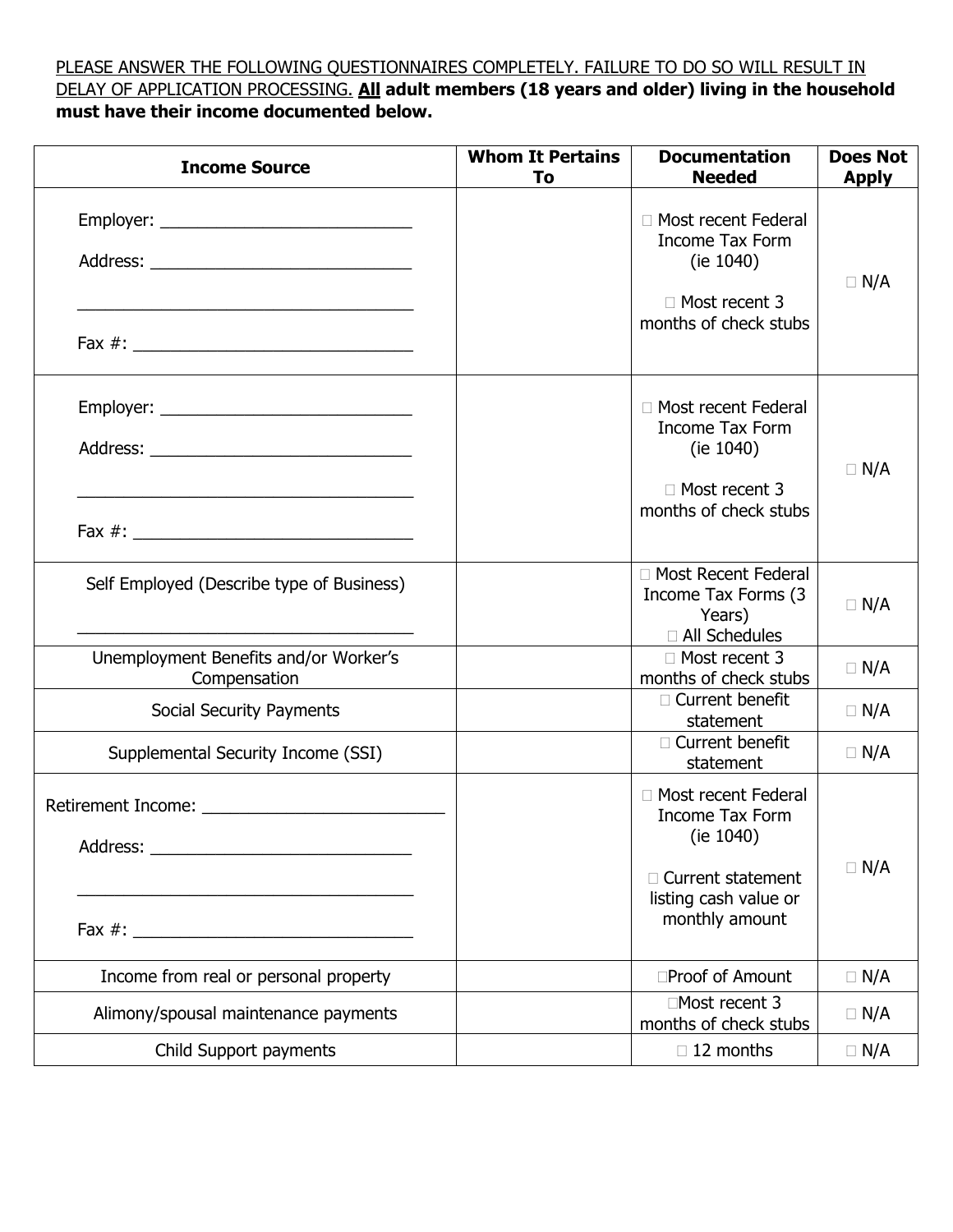### PLEASE ANSWER THE FOLLOWING QUESTIONNAIRES COMPLETELY. FAILURE TO DO SO WILL RESULT IN DELAY OF APPLICATION PROCESSING. **All adult members (18 years and older) living in the household must have their assets documented below.**

| <b>Asset Source</b>                                                                                                                            | <b>Address</b> | Cash<br><b>Value/Balance</b> | <b>Whom It</b><br><b>Pertains To</b> | <b>Does</b><br><b>Not</b><br><b>Apply</b> |
|------------------------------------------------------------------------------------------------------------------------------------------------|----------------|------------------------------|--------------------------------------|-------------------------------------------|
| Checking Account                                                                                                                               |                |                              |                                      |                                           |
|                                                                                                                                                |                |                              |                                      | $\Box$ N/A                                |
| With:_                                                                                                                                         |                |                              |                                      |                                           |
| Savings Account                                                                                                                                |                |                              |                                      |                                           |
| With: $\qquad \qquad$                                                                                                                          |                |                              |                                      | $\Box$ N/A                                |
| With:____ <del>__________________</del>                                                                                                        |                |                              |                                      |                                           |
| Certificates of Deposit or Money<br><b>Market Accounts</b>                                                                                     |                |                              |                                      | $\Box$ N/A                                |
| Revocable Trust                                                                                                                                |                |                              |                                      | $\Box$ N/A                                |
| description:                                                                                                                                   |                |                              |                                      |                                           |
| Real Estate (if you own rental<br>property or other land list location<br>and mortgage holder and send a<br>copy of the property tax statement |                |                              |                                      | $\Box$ N/A                                |
| <b>Stock Bonds or Treasury Bills</b>                                                                                                           |                |                              |                                      | $\Box$ N/A                                |
| IRA/Pension/Retirement/Keogh401<br>K Account (even if not eligible to<br>receive it yet)                                                       |                |                              |                                      | $\Box$ N/A                                |
| Whole Life Insurance Policy                                                                                                                    |                |                              |                                      | $\Box$ N/A                                |
| More than \$500 cash on hand                                                                                                                   |                |                              |                                      | $\Box$ N/A                                |
| Items held as an investment<br>(antique car, coin collection, etc.)                                                                            |                |                              |                                      | $\Box$ N/A                                |
| Safe Deposit Box                                                                                                                               |                |                              |                                      |                                           |
| Contents:                                                                                                                                      |                |                              |                                      | $\Box$ N/A                                |
| Disposed of assets (gave away<br>money/assets) for less than fair<br>market value in the past 2 years<br>(i.e. land or 2 <sup>nd</sup> home)   |                |                              |                                      | $\Box$ N/A                                |
| Other                                                                                                                                          |                |                              |                                      |                                           |
|                                                                                                                                                |                |                              |                                      | $\Box$ N/A                                |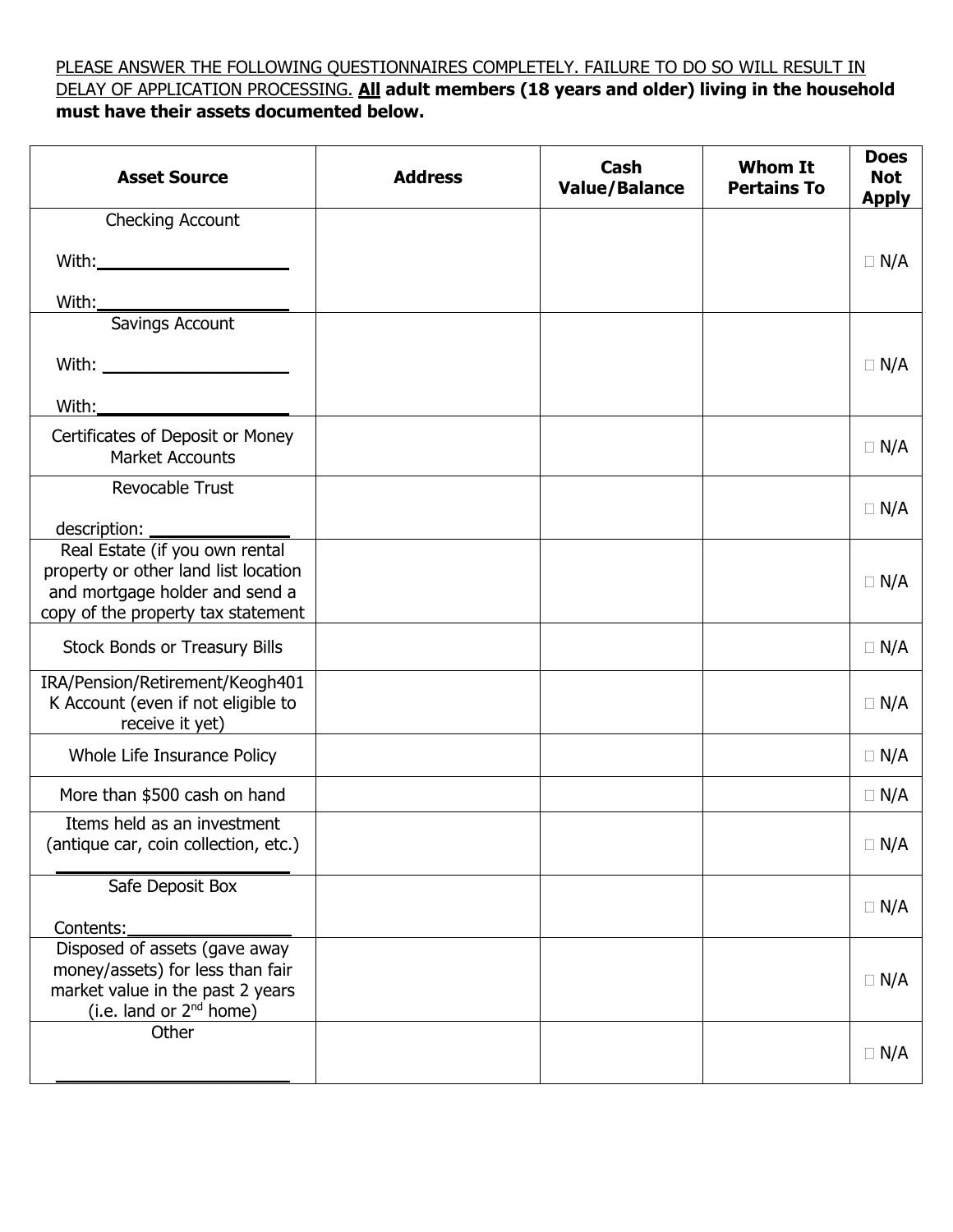# **CENTRAL HOUSING REGION COMMUNITY DEVELOPMENT BLOCK GRANT (CDBG) PROGRAM**

## Referral Consent Form

According to federal regulations a community with a Community Development Block Grant Revolving Loan Fund (CDBG-RLF) that has funds available is required to obligate them to homeowner projects before we can use the Central Housing Region CDBG funds in that community.

Below is the release form to be filled out and returned with the application stating that we (CHR-CDBG) have your acknowledgement and permission to send your application over to the appropriate community with an RLF account, Weatherization Assistance Program (WAP) or Wisconsin's Home Energy Assistance Program (WHEAP).

You have the right to decline your information being referred. If you choose to decline your application to be sent over to the appropriate community with available RLF funds, your application will be in a frozen status until the money in that CDBG-RLF is used up. If this should take more than 6 months, then a new application will need to be filled out.

You have the right to decline your information being referred to WAP or WHEAP.

*Please check all appropriate box(s) and sign below:*

Central Housing Region CDBG has my/our permission to send our application and supporting documents  $\Box$ over to any **appropriate community with RLF funds available**.

Central Housing Region CDBG does *not* have my/our permission to send our application and supporting documents over to any **appropriate community with RLF funds** available. I/We acknowledge my/our application will be in a frozen status until the money in that CDBG-RLF is used up. If it should take more than 6 months, I/we acknowledge a new application will need to be filled out.

 $\Box$  Central Housing Region CDBG has my/our permission to send our application and supporting documents over to **WHEAP or WAP**.

Central Housing Region CDBG does *not* have my/our permission to send our application and supporting documents over to **WHEAP or WAP**.

 $\overline{\phantom{a}}$  , and the contract of the contract of the contract of the contract of the contract of the contract of the contract of the contract of the contract of the contract of the contract of the contract of the contrac

 $\overline{\phantom{a}}$  , and the contract of the contract of the contract of the contract of the contract of the contract of the contract of the contract of the contract of the contract of the contract of the contract of the contrac

(Signature) (Date)

(Signature) (Date)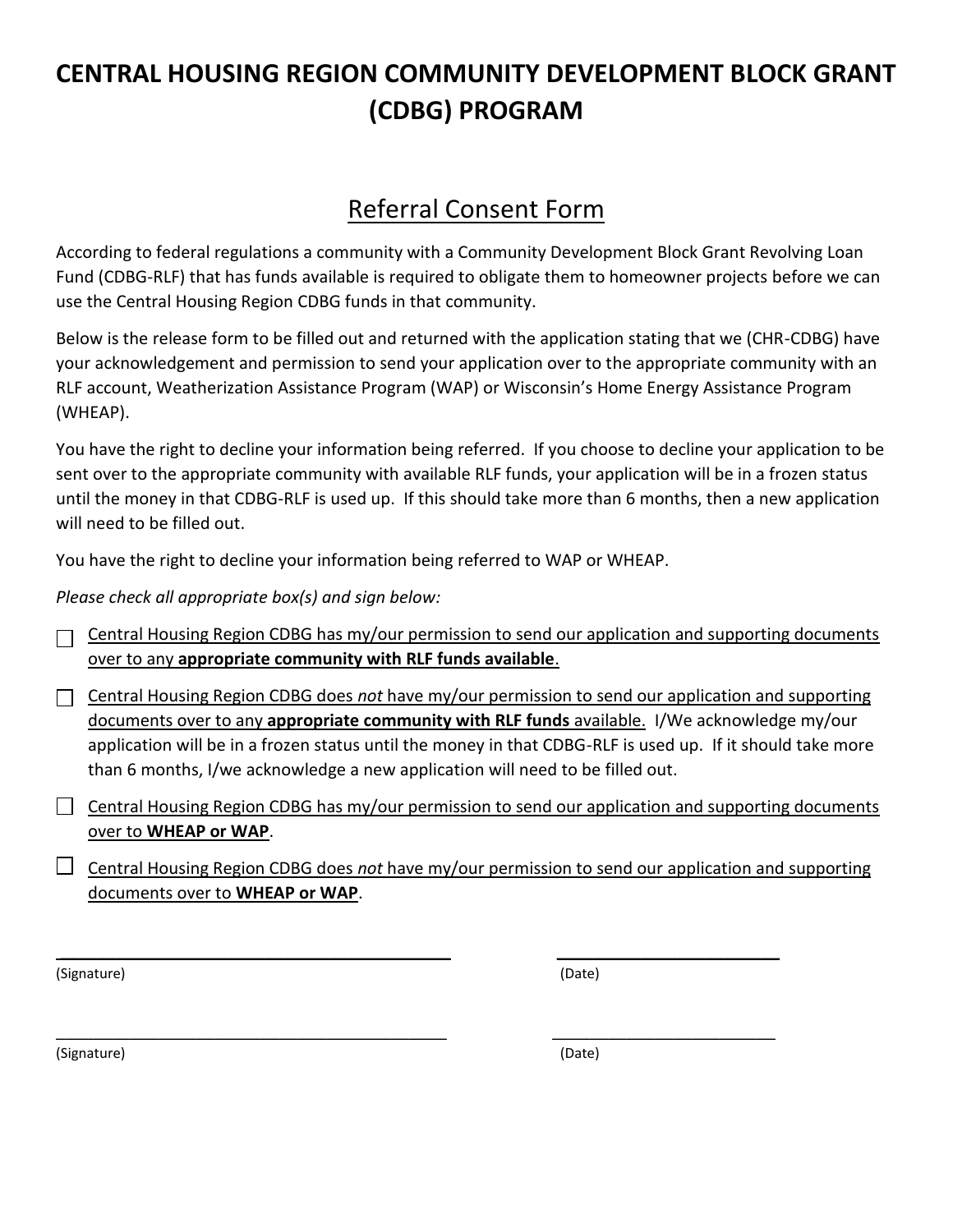## **CENTRAL HOUSING REGION COMMUNITY DEVELOPMENT BLOCK GRANT PROGRAM**

## Lead-Based Paint Pamphlets Receipt Form

I have received a copy of the EPA pamphlets entitled "Protect Your Family From Lead in Your Home" and "Renovate Right".

 $\overline{\phantom{a}}$  , and the contract of the contract of the contract of the contract of the contract of the contract of the contract of the contract of the contract of the contract of the contract of the contract of the contrac

 $\overline{\phantom{a}}$  , and the contract of the contract of the contract of the contract of the contract of the contract of the contract of the contract of the contract of the contract of the contract of the contract of the contrac

 $\mathcal{L}_\mathcal{L} = \mathcal{L}_\mathcal{L} - \mathcal{L}_\mathcal{L}$  , where  $\mathcal{L}_\mathcal{L} = \mathcal{L}_\mathcal{L}$  ,  $\mathcal{L}_\mathcal{L} = \mathcal{L}_\mathcal{L} - \mathcal{L}_\mathcal{L}$  ,  $\mathcal{L}_\mathcal{L} = \mathcal{L}_\mathcal{L} - \mathcal{L}_\mathcal{L}$ 

 $\mathcal{L} = \{ \mathcal{L} \mid \mathcal{L} \in \mathcal{L} \}$  , where  $\mathcal{L} = \{ \mathcal{L} \mid \mathcal{L} \in \mathcal{L} \}$ 

(Signature of Applicant) (Date)

(Signature of Co-Applicant) (Date)

#### **MARITAL PROPERTY AGREEMENT**

No provision of a marital property agreement (including a Statutory Individual Property Agreement pursuant to Sec. 766.587, Wis. Stats.), unilateral statement classifying income from separate property under Sec. 766.59, or court decree under Sec. 766.70 adversely affects the creditor unless the creditor is furnished with a copy of the document prior to the credit transaction or has actual knowledge of its adverse provisions at the time the obligation is incurred.

#### **PRIVACY AND DISCLOSURE NOTICE**

We may collect non-public personal information about you from the following sources:

- Information that you provide to us, such as on the application or other forms
- Information about your transaction with us or others
- Information from others, such as real estate appraisers and employers

We do not disclose any non-public personal information about you to anyone, except as permitted by law. To maintain security of customer information, we restrict access to your personal and account information to persons who need to know that information to provide you products and services. We maintain physical, electronic, and procedural safeguards that comply with federal standards to guard your non-public personal information.

If you decide to close your account(s) or become an inactive customer, we will adhere to the privacy policies and practices described in this notice.

 $\mathcal{L}_\mathcal{L} = \mathcal{L}_\mathcal{L} = \mathcal{L}_\mathcal{L} = \mathcal{L}_\mathcal{L} = \mathcal{L}_\mathcal{L} = \mathcal{L}_\mathcal{L} = \mathcal{L}_\mathcal{L} = \mathcal{L}_\mathcal{L} = \mathcal{L}_\mathcal{L} = \mathcal{L}_\mathcal{L} = \mathcal{L}_\mathcal{L} = \mathcal{L}_\mathcal{L} = \mathcal{L}_\mathcal{L} = \mathcal{L}_\mathcal{L} = \mathcal{L}_\mathcal{L} = \mathcal{L}_\mathcal{L} = \mathcal{L}_\mathcal{L}$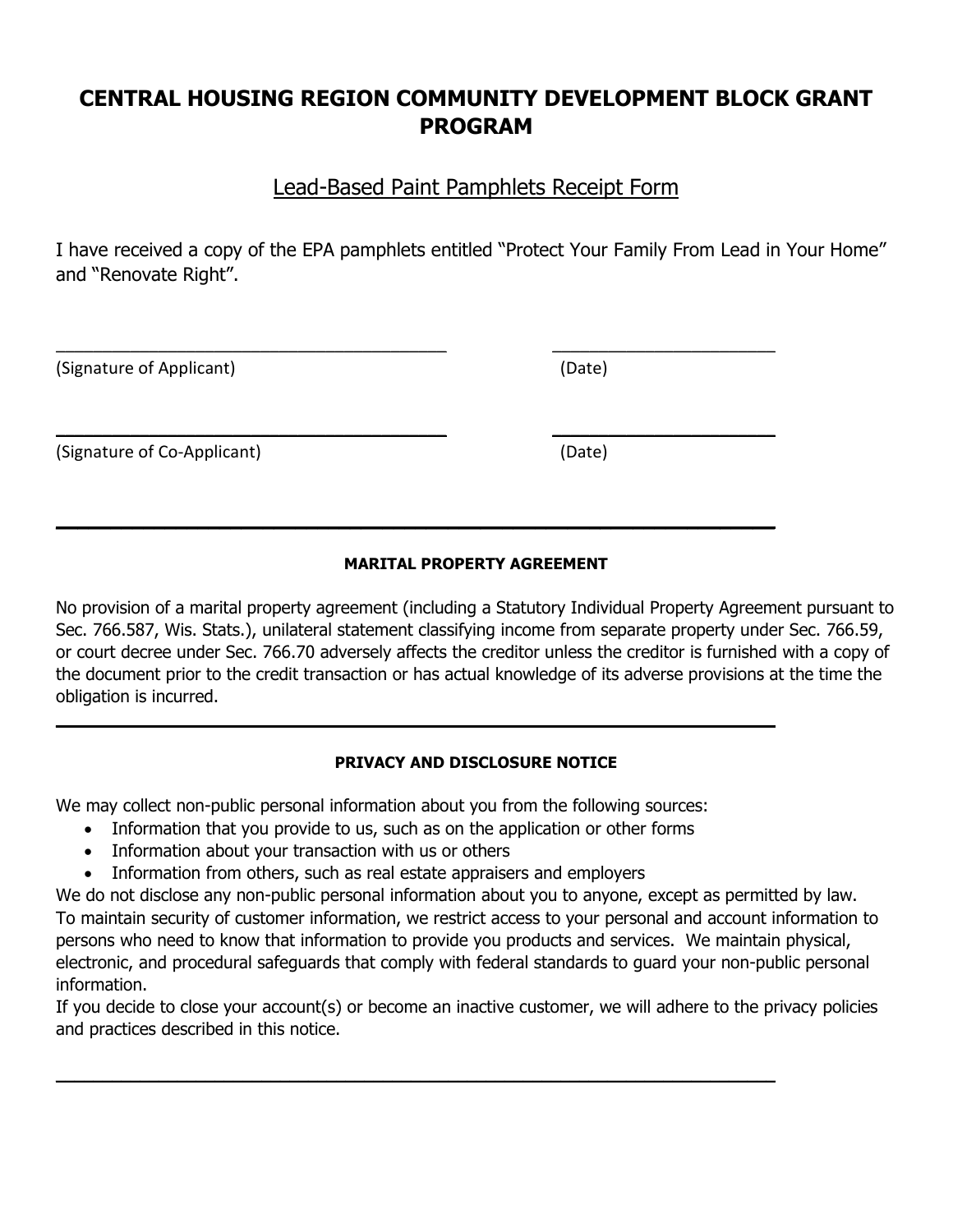#### **APPLICANT'S STATEMENT AND RELEASE**

IF YOU DO NOT UNDERSTAND, ASK FOR ASSISTANCE.

This is an owner occupied property. I understand the Housing Rehab funds are offered as a loan payable upon resale or transfer of title of the property. The loan will be secured by a mortgage and/or promissory note that I can pay any or all of the balance any time prior to resale or transfer of property.

I understand my property will be assessed to determine if the house meets or can meet decent, safe and sanitary conditions. Based on the assessment, the Central Housing Region CDBG Program reserves the right to deny funding.

I understand I must be carrying homeowners insurance on the property, and keep the policy in force during the life of the loan.

I understand the contract is between me (us) and the contractor and it is my responsibility to ensure that the work is done, and done correctly. This is not the responsibility of the administrator, or the Central Housing Region CDBG Program.

I/we understand if I/we intentionally make false statements or conceal any information in an attempt to obtain this loan; it is in violation of federal and state laws that carry severe criminal and civil penalties.

I/we authorize the Central Housing Region CDBG Program agents to verify all information given by me about my property, income, employment, and assets to determine my eligibility.

I/we authorize and direct all custodians of my records, including my insurance company, employer, public and private agencies, banks, financial institutions, or credit data service to release information to the Central Housing Region CDBG Program.

Are you a United States Citizen or a Qualified Alien?  $\Box$  Yes  $\Box$  No

By my signature, I certify that I have read and understand all statements in this application and all information I have given is true and correct to the best of my knowledge.

Applicant Signature: \_\_\_\_\_\_\_\_\_\_\_\_\_\_\_\_\_\_\_\_\_\_\_\_\_\_\_\_\_\_\_\_\_\_\_\_\_\_\_ Date: \_\_\_\_\_\_\_\_\_\_\_\_\_\_ Co-Applicant Signature: \_\_\_\_\_\_\_\_\_\_\_\_\_\_\_\_\_\_\_\_\_\_\_\_\_\_\_\_\_\_\_\_\_\_\_\_ Date: \_\_\_\_\_\_\_\_\_\_\_\_\_\_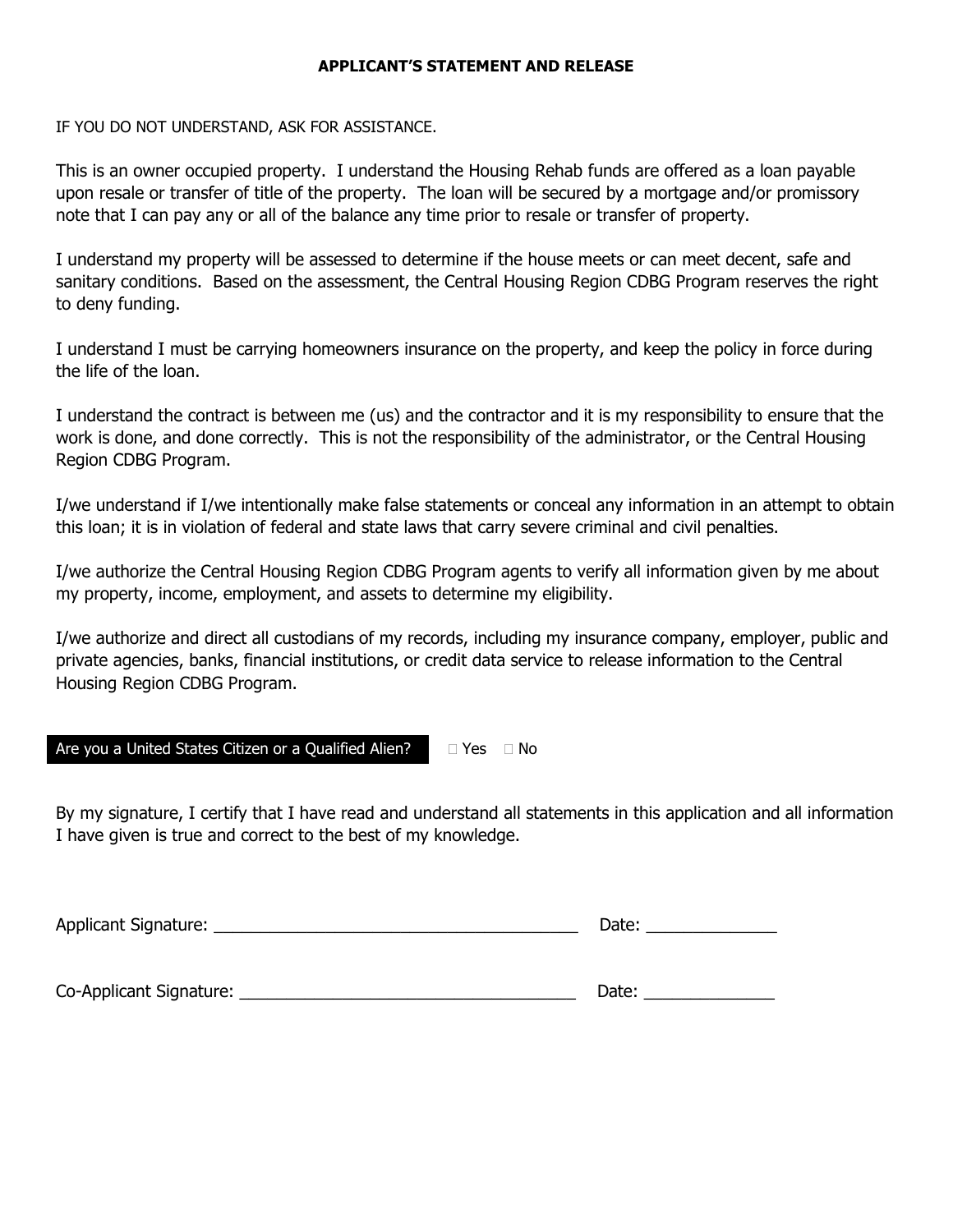## **Conflict of Interest**

Do you have family or business tie to any of the individuals listed below? Yes \_\_\_\_\_ No\_\_\_\_\_ (if yes, circle which of the covered persons)

If **yes**, disclose the nature of the relationship.

**Tom Brounacker** – Juneau County Committee Member **Joelle Curran** – Juneau County Alternate Committee **Barb Gabrielson** – BG & Associates **Rick Gabrielson** – BG & Associates **Glenn Helmuth** – BG & Associates **Craig Olson** – BG & Associates **James J Koca Jr** – Juneau County Board Member **Joe Lally** – Juneau County Board Member **Orville Robinson** – Juneau County Board Member **James Parrett** – Juneau County Board Member **Roy Granger** – Juneau County Board Member **Ray Feldman** – Juneau County Board Member **Edmund Wafle** – Juneau County Board Member **Ken Schneider** – Juneau County Board Member **Rodney M Seamans** – Juneau County Board Member **Liz Otto** – Green Lake County Committee Member **Harley Reabe** – Green Lake County Alternate Committee **Gary Sorenson** – Marquette County Committee Member **Ryan Brown** – Waupaca County Committee Member **Gerry Zastrow** – Portage County Alternate Committee **David Thiel** – Waupaca County Alternate Committee Member **Jason Grueneberg** – Wood County Committee Member

**Alan Peterson** – Juneau County Chairperson **Terri Treptow** – Juneau County Clerk Member **Julie Oleson** – JCHA Executive Director **Lori Chipman** – Juneau County Accounting **Liz Allen** – CDBG Administration Assistant **Jill Granger** – Juneau County HA Board Member **Lee Kucher** – Juneau County HA Board Member **Chris Zindorf** – Juneau County HA Board Member **Kathy Jepson** – BG & Associates **Kaitlyn Gabrielson** – BG & Associates **Jerry Niles** – Juneau County Board Member **Michael Kelley** – Juneau County Board Member **Tim Hartford** – Juneau County Board Member **John D Wenum** – Juneau County Board Member **Jack Jasinski** – Juneau County Board Member **Scott Wilhorn** – Juneau County Board Member **Ray Zipperer** – Juneau County Board Member **Lynn A Willard** – Juneau County Board Member **Steven Thomas** – Juneau County Board Member **Timothy J Cottingham** – Juneau County Board Member **Casey Bradley** – Adams County Committee Member **Rick Seefeldt** – Marathon County Committee Member Member **Jeanne Dodge** – Portage County Committee Member Member **Robert Sivick** – Waushara County Committee Member **Adam DeKleyn** – Wood County Alternate Committee Member

| Applicant Signature:    | Date: |
|-------------------------|-------|
| Co-Applicant Signature: | Date: |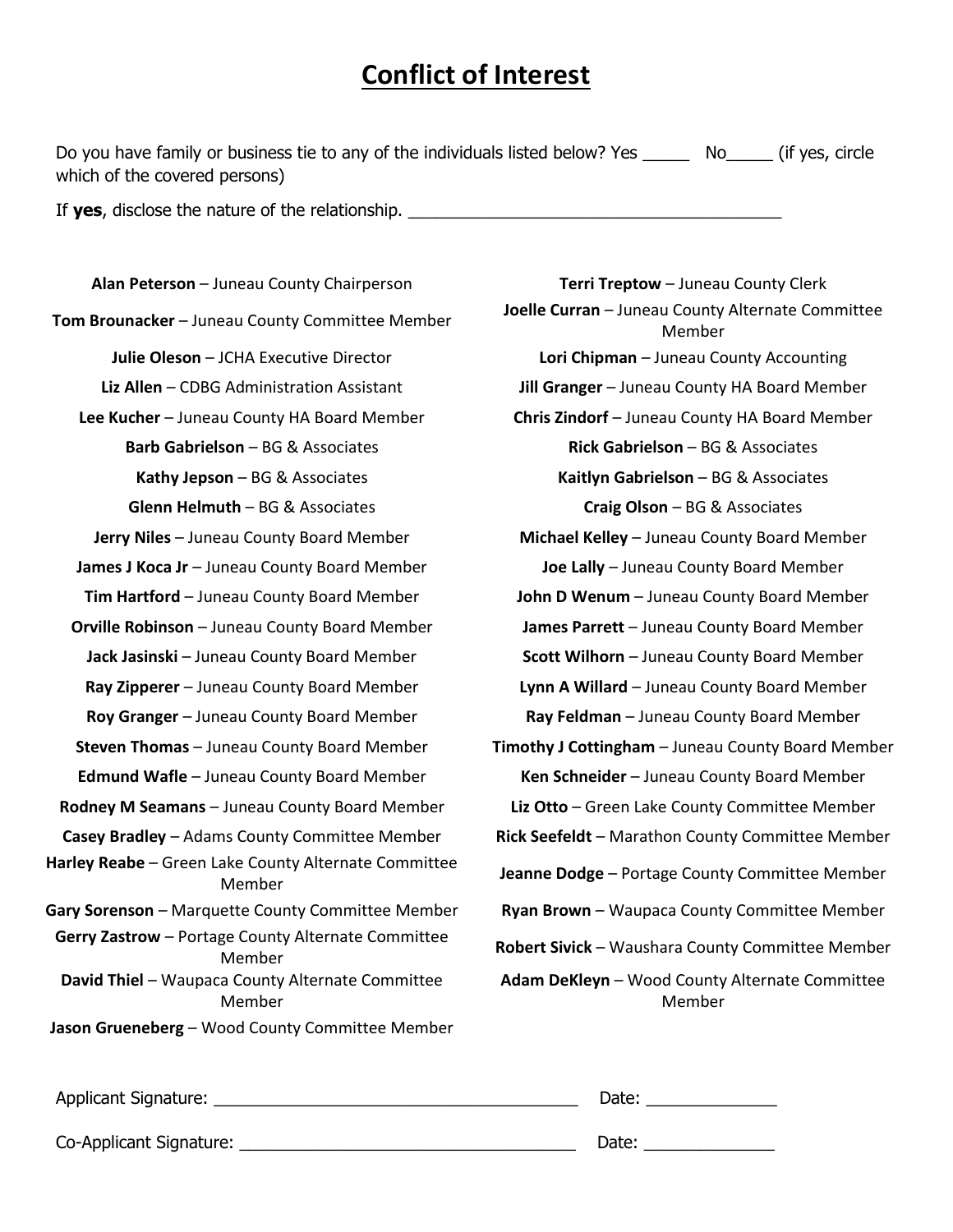### WHAT TO EXPECT FROM THE HOME REPAIR PROGRAM

### **Things Homeowners should think about before taking out a home repair loan:**

- Not all the work that homeowners want done can always be done. Funds will be available to repair one or two problems; this program will not solve all of your home's problems.
- Do not expect your house to be completely new when the work is completed.
- Do not expect all the floors, walls, ceilings, doors, windows and so on to be completely plumb, level and square when the work is completed.
- It can be stressful and **time consuming** to collect bids from various contractors.
- It can be stressful living in a house while a contractor is performing the repairs.
- Very few times in life is anyone completely satisfied with the things they buy or have repaired. Buying a house or having one repaired is no different.
- The funds you receive are in the form of a loan and/or a lead grant. You will sign a mortgage, which will be recorded and filed with the County Register of Deeds.
- When you no longer occupy the home as your principal place of residence you will be required to repay the loan. That includes when you sell the home, if you move out and rent the home, or if you vacate the home for any reason.
- Houses always need improvements and repairs. It would be a good idea for the owner to save monthly to help cover the cost of future repairs and maintenance.
- **You** are in charge of your home repair project**.** You (NOT THE ADMINISTRATOR) select the contractor. You (NOT THE ADMINISTRATOR) are responsible to monitor the quality of work of your chosen contractor. The Administrator does not recommend contractors and cannot guarantee you will be satisfied with the work of the contractor **you choose**.

## **Things homeowners do in the Home Repair Program:**

- Homeowners help inspect their house and point out the problems to the Building Inspector/Assessor.
- Homeowners, not the Administrator, distribute specifications and choose contractors to bid on their repairs.
- Homeowners, not the Administrator, choose the contractor(s) to perform the work on their home.
- Homeowners, not the Administrator, sign the contract with their contractor.
- Homeowners approve payments made to their contractor.
- Homeowners work with contractors to settle disagreements during the job.
- Homeowner's call/write their contractors to ask them to correct problems covered by contractor warranties during the first year after the job has been completed.

**\_\_\_\_\_\_\_\_\_\_\_\_\_\_\_\_\_\_\_\_\_\_\_\_\_\_\_\_\_\_\_\_\_\_ \_\_\_\_\_\_\_\_\_\_\_\_\_\_\_\_\_\_\_\_\_\_\_\_\_\_\_\_\_\_\_\_\_\_\_\_\_\_\_\_**

I have received read and acknowledge receipt of this form: